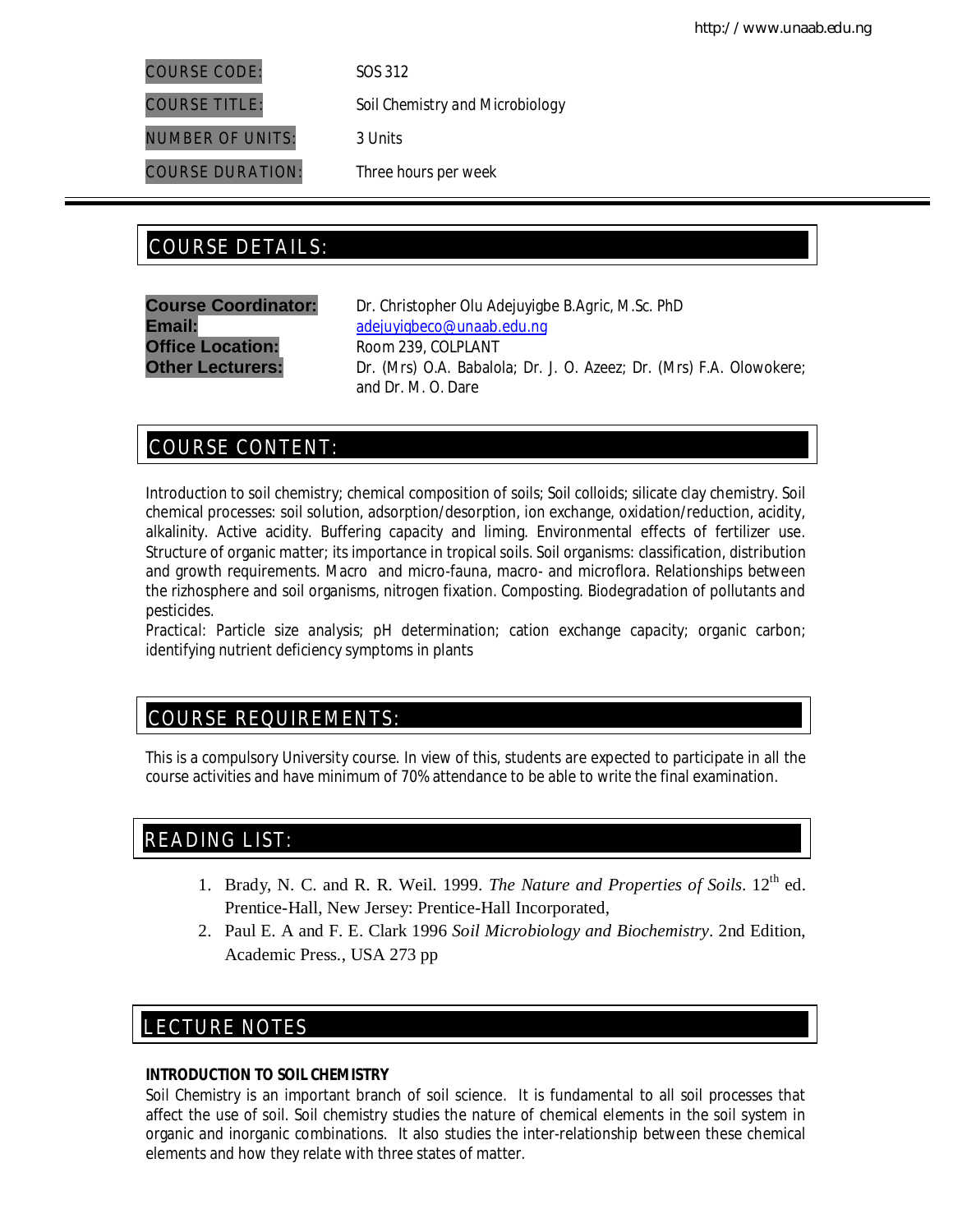Soil chemistry is regarded as the most central of all the scientific disciplines that interact to make up of the complex web of environmental science.

## **Significance of soil chemistry**

Understanding soil chemistry is very important to crop production in terms of

- 1) Improving the availability of nutrients to plants
- 2) To utilize soil microbial organisms to the best advantage
- 3) To improve the physical conditions of the soil
- 4) Helps to explain the basic properties of soils as they occur in nature
- 5) Helps to monitor and follow rapid changes that occur in the soil as a result of the introduction of intensified modern techniques in crop production

## **SOIL COMPOSITION**

Soil may be defined as material of variable depth with a substantial solid content at the Earth's surface which is undergoing change as a consequence of chemistry, physics and biology processes. Soil essentially consists of three phases; a solid phase, a solution phase and a gas phase.

- The solid phase usually includes an intimate mixture of mineral material, originating from rock, sediment or till, and organic material arising as a consequence of biological activity
- 2. The solution phase, this interact continuously with the solid phase. It originates infiltrating the soil or from rising water or water moving laterally.
- 3. The gas phase, or soil atmosphere composition depends upon biological activity.

## **SOIL COLLOIDS**

- Next to photosynthesis and respiration, no process in nature is more vital to plant and animal life than the exchange of ions between soil particles and plant roots.
- These cation and anion exchanges occur mostly on the surfaces of the finer or colloidal fractions of both the inorganic and organic matter (clay and humans).
- Colloids are substances whose particle size is about 1 to 1000nm when they are mixed with another substance, usually air or water.
- Colloids are action sites for chemical reaction, microscopic, large surface area. The larger the surface area, the better they are for chemical reaction.
- Molecules of some compounds can come within the colloidal range but most colloids consist of aggregate of molecules. Colloids are so ubiquitous in nature and so distinctive that they have common names as fog, smoke, aerosol, foam, emulsion, soil and clay. All are small particles suspended in a fluid. as

## **General properties of soil colloids**

- **Size**
- **Surface area**
- **Surface charges**
- **Adsorption of cations and water**

## **Types of soil colloids**

There are four major types of colloids present in soil

- 1. Layer silicate clays
- 2. Iron and Aluminum oxide clays
- 3. Allophane and associated clays
- 4. Humus

(Generally 1, 2, 3 are inorganic while 4 is organic colloids)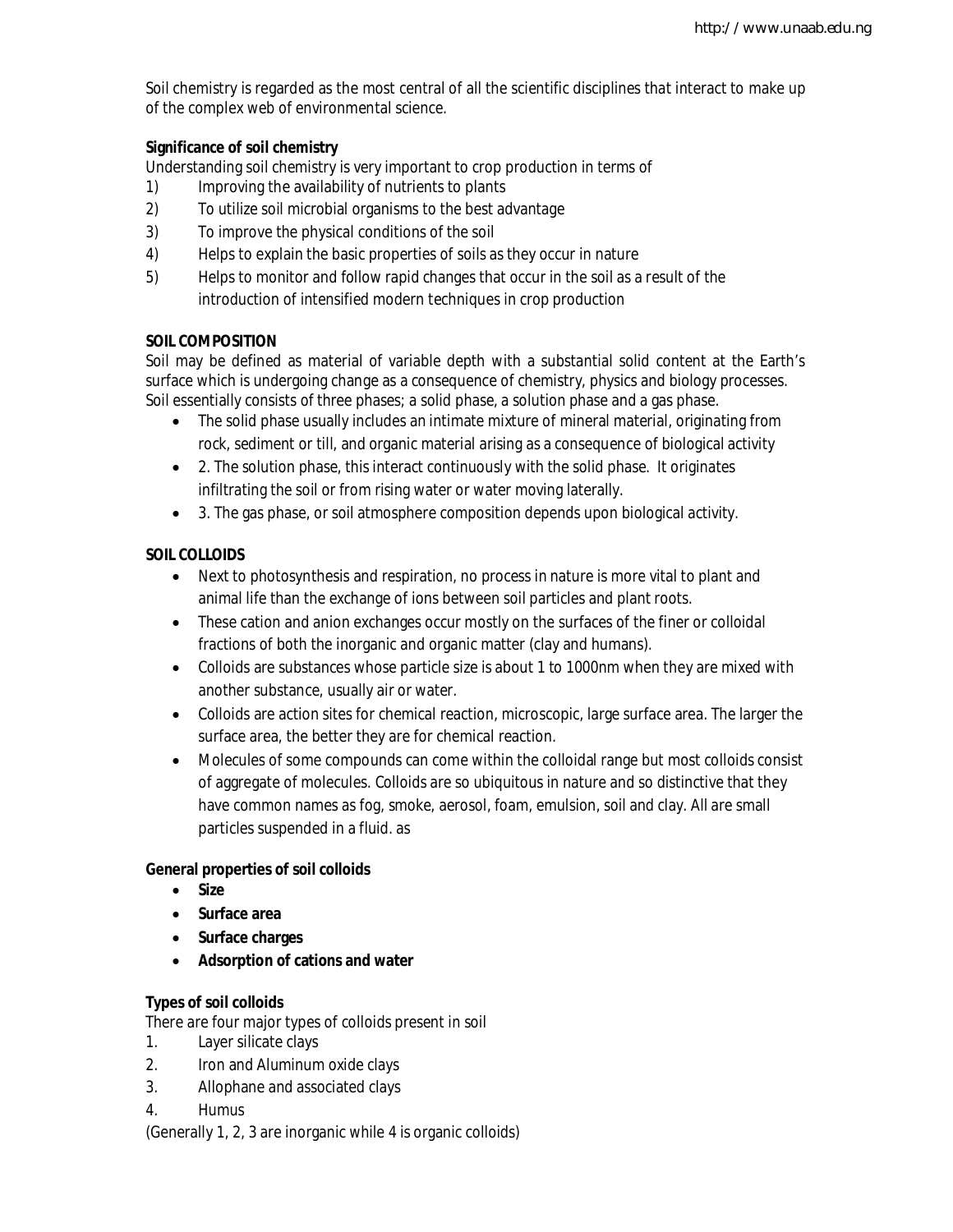## **Sources of charges on soil colloids**

There are two major sources of charges on soil colloids:

- 1) Hydroxyls and other such functional groups on the surfaces of the colloidal particles that by releasing or accepting H<sup>+</sup> ions can provide either negative or positive charges.
- 2) The charge imbalance brought about by the isomorphous substitution in some clay structures of one cation by another of similar size but differing in charge.

## **Permanent charges**

## **Negative charges**

A net negative charge is found in minerals where there has been an isomorphous substitution of a lower charged ion (e.g.  $Mq^{2+}$  for a higher-charged ion (e.g.  $Al^{3+}$ ).

## **Positive charges**

Isomorphous substitution can also be a source of positive charges if the substituting cation has a higher charge than the ion for which it substitutes.

## **pH- dependent charges**

## **Negative charges**

The pH-dependent charges are associated primarily with hydroxyl (OH) groups on the edges and surfaces of the inorganic and organic colloids. The OH groups are attached to iron and/or Al in the inorganic colloids (e.g. Al-OH) and to the carbon in CO groups in humus (e.g. –CO-OH). Under moderately acid conditions, there is little or no charge on these particles, but as the pH increases, the hydrogen dissociates from the colloid OH group, and negative charge result.

## **Positive charges**

Under moderate to extreme acid soil conditions, some silicate clays and Fe, Al oxides may exhibit net positive charges. The exposed OH groups are involved. In this case, however, as the soils becomes more acid, (protonation), the attachment of H<sup>+</sup> ion to the surface OH groups takes place.

#### **SILICATE MINERAL CHEMISTRY**

The silicate minerals are responsible for the important, physical and chemical properties of most soils. Silicate minerals characteristically contain Si,  $O_2$  and Al.

#### **Silicon**

It makes up of 27.6% of the Earth crust, second to  $O<sub>2</sub>$ . Si compound make up of the framework for most soils except tropical soils. It is amphoteric and usually slightly acidic, forming weak acid.

#### **Definition of clays**

Clays are the active mineral portion of soils dominantly colloidal and crystalline. The crystalline nature of clays is such that they have definite repeating arrangement of atoms which they are composed of. Majority are made of planes of  $O<sub>2</sub>$  atoms with Si and Al atoms holding the  $O<sub>2</sub>$  together by ionic bonding.

#### **Classification of clays**

Clays are usually given group names based on their structure or on purely chemical composition. There are 3 groups.

- 1) **Silicate clays: -** These are crystalline clays e.g. Montmorillonite, illite, vermiculite, kaolinite, chlorite. Each crystalline clay is like a particular deck of cards. Each card represent a layer each of which is an exact replication of each other layer.
- 2) **Amorphous clays:**-These are non-crystalline, which have silica, they are mixtures of Si and Al that have not formed well oriented crystals but sometimes have high cation or anion exchangeable capacity.
- 3) **Sesquioxides:**-These consists of groups of Fe, Al and Ti oxides clays. They are present in condition where there is excessive leaching caused by rainfall and sometimes intensive weathering of minerals in humid warm climate. They can be crystalline or armorphous.

#### **Structures of layer silicate clay**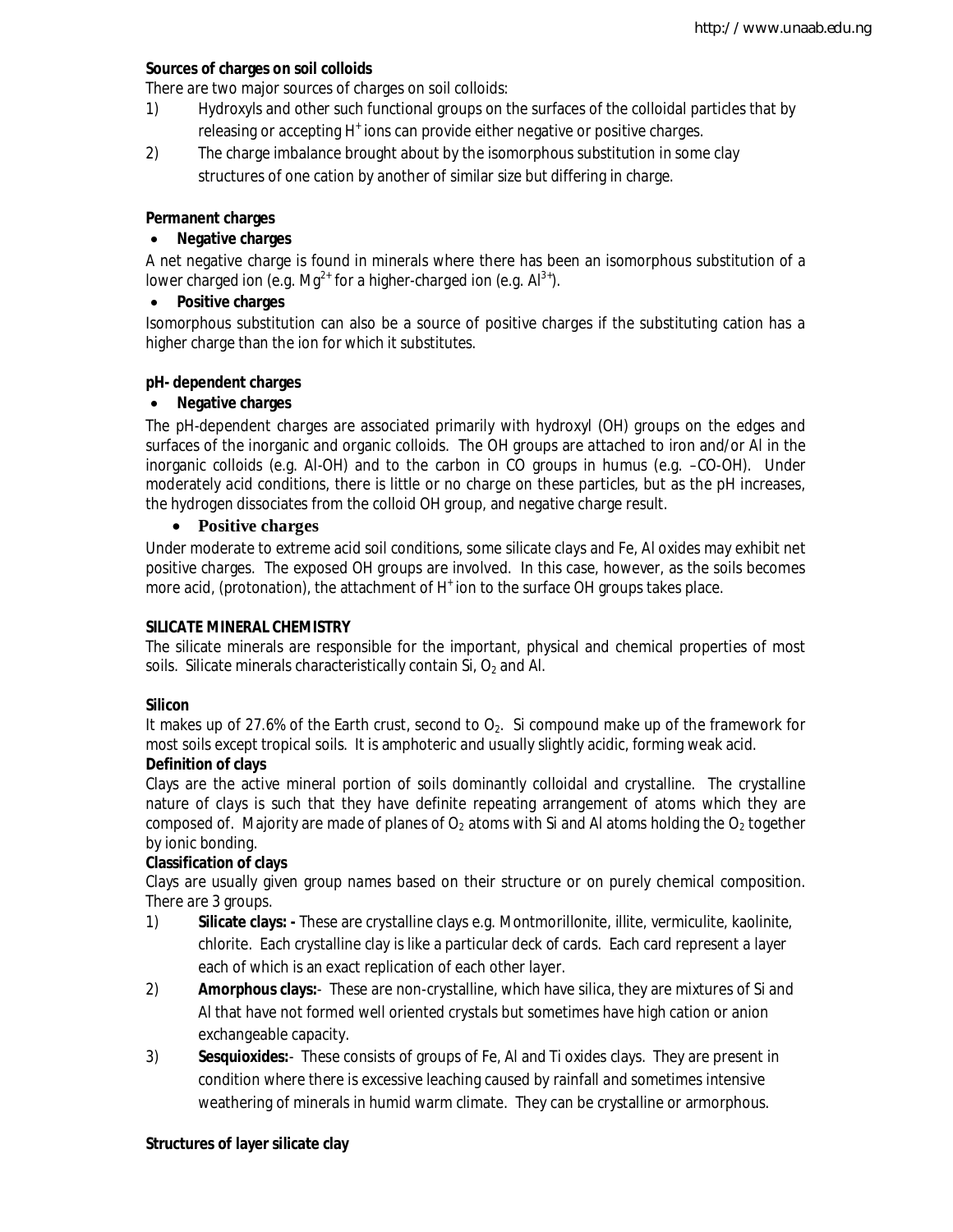This implies the basic building blocks of clays. All soil clays are formed from the same 2 basic structural units. It is the way these 2 basic building units are put together that gives the soil clay distinctly different properties. They are:

1) **Silica tetrahedron:-** This is a silica dominated sheet is a unit composed of one silicon atom surrounded by four oxygen atoms.



2) **Aluminum and/or Mg octahedron:-** In this unit, an Al or Mg is surrounded by 6 oxygen atoms or hydroxyl groups, the center of which define the apices of an 8-sided solid. .



## **MINERALOGICAL ORGANIZATION OF SILICATE CLAYS**

On the basis of the number and arrangement of tetrahedral (silica) and octahedral (Al-Mg) sheets contained in the crystal units or layers, silicate clays are classified into two different groups, 1:1 – type minerals and 2:1 – type minerals.

## **1:1 type minerals**

The layer of the 1:1 type minerals are made up of one tetrahedral (silica) sheet and one octahedral (alumina) sheet hence the terminology 1:1 type crystal. Kaolinite is the most prominent member of this group, others are halloysite, nacrite and dickite.

## **Characteristics of kaolinite**

- 1) It has strong H-bonding
- 2) It does not allow water to penetrate between the layers and have almost no swelling
- 3) It has low cation exchangeable capacity.
- 4) Kaolinite exhibits less plasticity (capacity to be molded), stickiness, cohesion, shrinkage or swelling.
- 5) Kaolinite containing soils make good bases for road beds and building foundations.

## **2:1 type minerals**

The crystal unit (layers) of these minerals are characterised by an octahedral sheet sandwiched between two tetrahedral sheets. Four general groups have this basic crystal structure. Two of them, smectite and vermiculite (expanding – type) and the other two fine-grained (illite) and chlorite (non expending).

#### **Expanding minerals**

**The smectite group**

#### **Characteristics of smectites**

- 1) High plasticity and cohesion
- 2) Their marked swelling when wet and shrinkage on drying
- 3) Has high CEC
- 4) Permeability to water is low.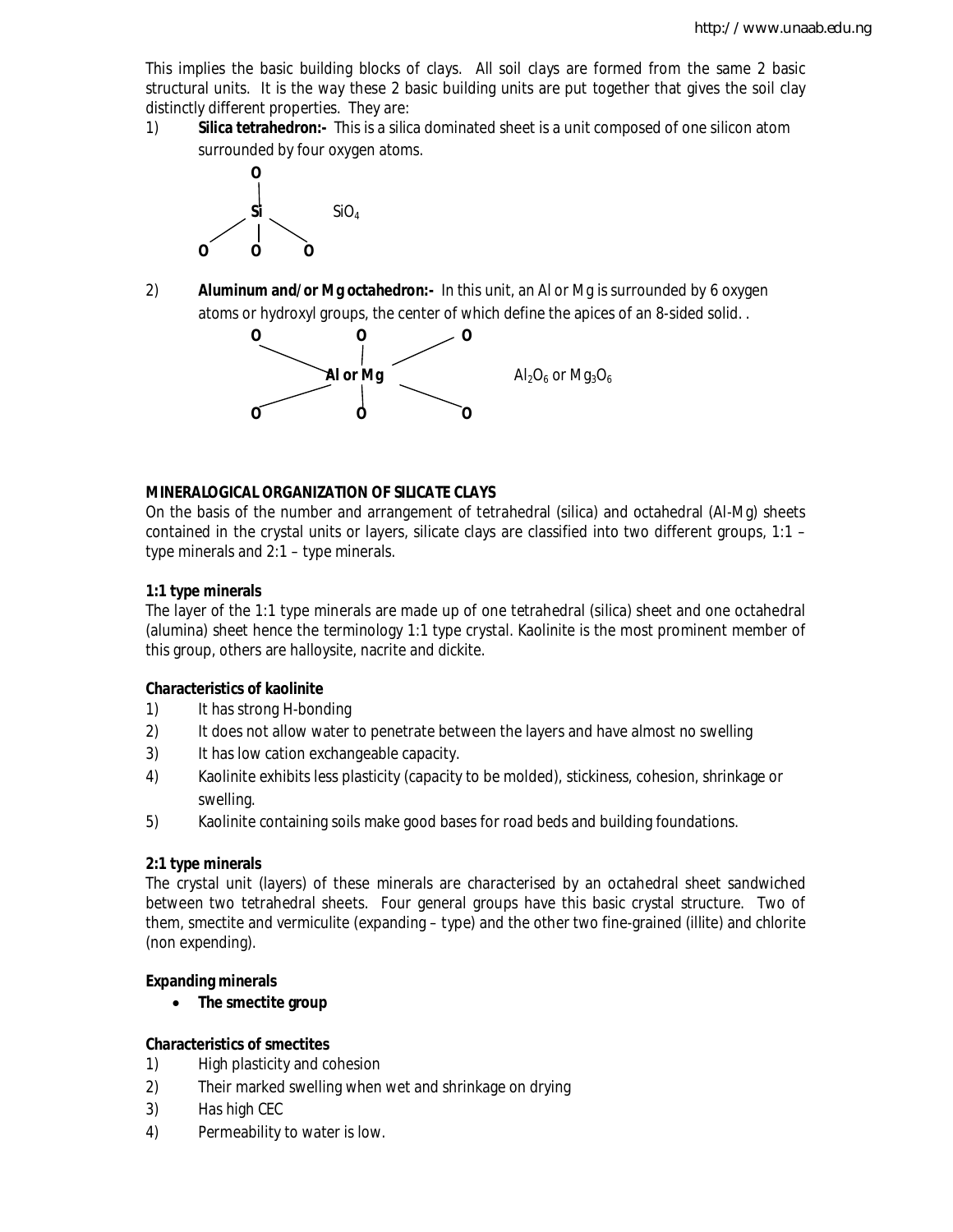- **Vermiculites**, these are also 2:1 type minerals, an octahedral sheet being found between two tetrahedral sheets. In most soil verticulites, the octahedral sheet is aluminum dominated (dioctahedral), although Mg-dominated (trioctahedral) vermiculites are also found.
- **Non-expanding minerals**

Micas and chlorites are the types of minerals in this group.

- **Muscorite and biotite** are examples of unweathered micas often found in sand and silt separates.
- **Soil chlorites** are basically Fe-Mg silicates with some Al present.

## **SOIL CHEMICAL PROCESSES**

**Soil components interact together chemically on continuous basis such that the soil may be viewed as a chemical system.**

**Chemical processes and reactions such as solubilization, adsorption and desorption, oxidation and reduction, and ion exchange involve soil colloids, soil solution, and the solid-liquid interface.**

#### **Soil colloids**

Colloids are particles, which may be a molecular aggregate, with a diameter of 0.1 to 0.001 mm. Colloids go into suspension in a solution — they float around without settling out for great lengths of time. Soil colloids are clays and soil organic matter of particle sizes that are within or approach colloidal dimensions.

Colloids have properties that are important in soil chemistry, such as the ability to adsorb cations because most soil colloids carry negative charges on them. Because of this, they are also referred to as polyanions. Soil colloids are also called micelles.

#### **Soil Solution**

The water in the soil is referred to as the soil solution because it contains dissolved materials (cations and ions) as well as suspended colloids of clay and organic matter.

Plants tend to get their nutrients from the soil solution. However, the solution does not contain sufficient nutrients at any one time to last the life of the plant. These nutrients are replenished from the pool of exchangeable nutrients (those that are adsorbed onto colloids). Still more nutrients are held in what is called the stable pool (bound up in solid form as minerals or organic matter).

#### **Adsorption and Desorption**

Adsorption is the process by which ions are electrochemically bound to the surface of soil colloids carrying opposite charges. Adsorbed ions are held on the charged edge of the colloidal particles. Desorption is the process by which the electrochemically bound ions are detached from the surfaces of the colloids. The two processes take place simultaneously giving rise to the phenomenon of ion exchange in the soil.

#### **ION EXCHANGE**

Ion exchange refers to the process of exchange of ions between the solid (soil colloid) and the liquid phase of the soil (soil solution). When the process involves positively charged ions (cations), it is denoted as cation exchange. When the process involves negatively charged ions (anions), it is denoted as anion exchange. Cation exchange is most common in soils particularly in soils where the soil colloids (exchange sites) are negatively charged. Anion exchange takes place mainly in acid soils, where the soil colloids are positively charged. Ion exchange also takes place between plant roots and ion in solution or between plant roots and soil colloids when in close contact. The process of ion exchange is vital to nutrient availability for plant uptake.

#### **Cation Exchange Capacity (CEC)**

It is primarily the ionic form of nutrients that plants are able to take up into their roots. Many of these nutrients are taken up in the cationic forms, so it is important that the soil be able to supply these. Most soils have at least some ability to hold onto these ions at the negatively charged sites within the soil. The amount that they can hold is denoted as the Cation Exchange Capacity.

Cations that are commonly involved in the cation exchange processes in soil are termed **exchangeable cations**. Cations in the soil are divided into acids and bases. The acids are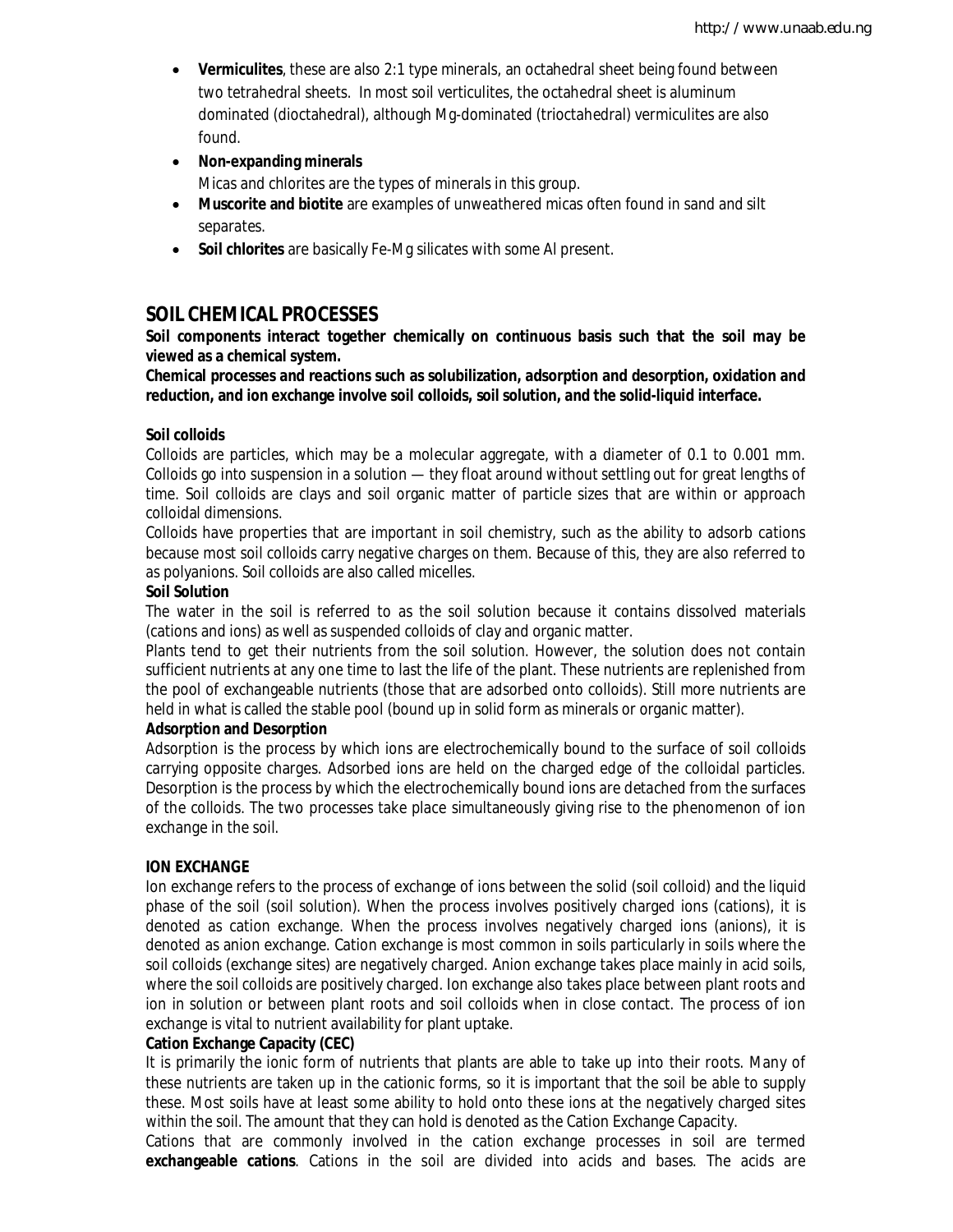predominantly hydrogen and aluminum. The bases are primarily calcium, magnesium, sodium, and potassium.

Cation echange capcity (CEC) can be defined as the sum of exchangeable bases plus total soil acidity at a specific pH value, usually 7.0 or 8.0.

When acidity is expressed as salt-extractable acidity, the cation exchange capacity is called the effective cation exchange capacity (ECEC) because this is considered to be the CEC of the exchanger at the native pH value.

b) *Factors influencing CEC*

- 1. Amount of clay: Higher amounts of clay mean higher CEC.
- 2. Type of clay: Certain kinds of clay (smectites, montmorillonite) have higher CEC than others (such as kaolinite).
- 3. Amount of organic matter: Higher amounts of organic matter mean higher CEC
- 4. pH dependent CEC: Amorphous clay minerals and organic matter have a CEC that varies with pH. As pH increases, so does the CEC. Under acid conditions, these have an anion exchange capacity. For organic matter the rule of thumb is that for every pH unit above 4.5 there is a 1 meq/100g increase for each percent organic matter.

**Exchangeable bases**: These are cations of strong bases (predominantly  $Ca^{2+}$ , Mg<sup>2+</sup>, K<sup>+</sup> and Na<sup>+</sup>) adsorbed on the surface of soil colloids. They can be readily replaced with a salt solution.

Factors that affect the level of base saturation of a soil include: parent materials, pH of the soil, and rainfall

#### **Base saturation**

Base saturation refers to the percentage of exchange sites (negatively charged sites on clay and organic particles) that are occupied with bases (usually  $Ca^{2+}$ , Mg<sup>2+</sup>, K<sup>+</sup> and Na<sup>+</sup>) as opposed to ions that make the soil acid (H+ or  $Al^{3+}$ ). It can also be expressed as the ratio of the quantity of exchangeable bases to the cation exchange capacity.

The value of the base saturation varies according to whether the cation exchange capacity includes only the salt extractable acidity or the total acidity determined at pH 7 or 8. Often expressed as a percent

#### **Anion Exchange**

Anions are not adsorbed onto soil particles as much as cations are because clay minerals mostly carry negative charges and most of the exchange sites in organic matter also have negative charges. Some essential plant nutrients.

Anion exchange capacity: The sum of exchangeable anions that a soil can adsorb. Usually expressed as centimoles, or millimoles, of charge per kilogram of soil (or of other adsorbing material such as clay).

*Exchangeable anion:* A negatively charged ion held on or near the surface of a solid particle by a positive surface charge and which may be easily replaced by other negatively charged ions ( e.g. with a Cl<sup>-</sup>salt).

## **Soil pH**

Soil pH refers to the negative log of the concentration of hydrogen ions (moles per liter) in the soil. pH generally range in number between 0 and 14.

Soil pH may be classified on the pH scale as: very slightly acidic  $(6.5 - 7.0)$ , slightly acidic  $(6.0 - 6.5)$ , moderately acidic  $(5.5 - 6.0)$ , strongly acidc  $(4.0 - 5.0)$ , and acid  $(pH < 4)$ . On the alkaline side, soil may also be classified as very slightly alkaline  $(7.0 - 7.5)$ , slightly alkaline  $(7.5 - 8.0)$ , moderately alkaline (8.0 – 8.5), alkali (>8.5).

In acidic soils ( $pH < 7$ ),  $H<sub>+</sub>$  ions predominate. In alkaline soils ( $pH > 7$ ), OH- ions predominate.

## **Soil acidity**

Acidity refers to the condition of the soil when the exchange complex is dominated by hydrogen and aluminum ions. Forms of soil acidity include active acidity, exchange acidity, residual acidity, and total acidity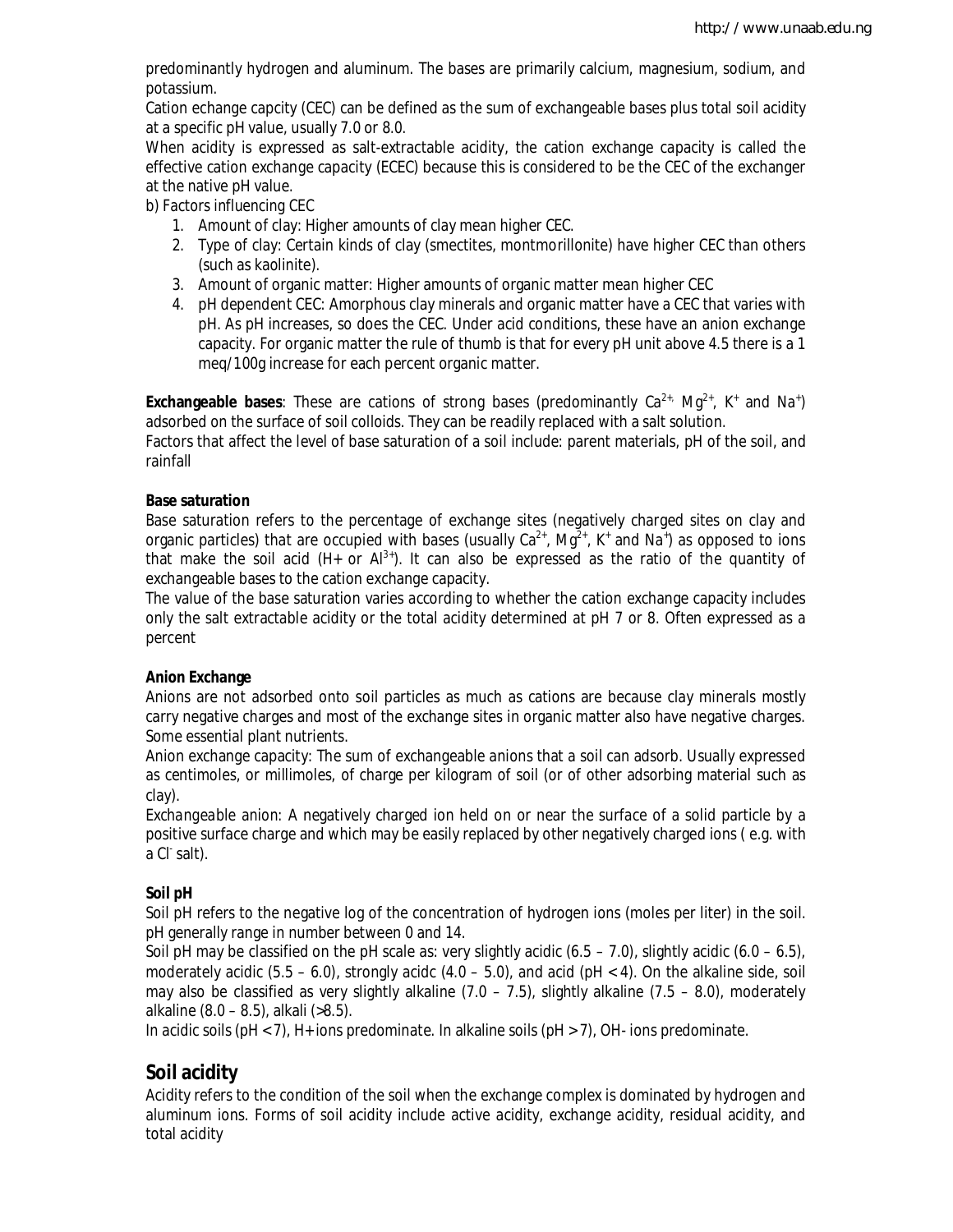**Active acidity:** Refers to the hydrogen ions present in soil solution due to the ionization of organic acids or desorption of H<sup>+</sup> from the surface of soil colloids. This is measured by using pH meters or pH indicator papers

**Exchangeable acidity (salt-replaceable):** The aluminum and hydrogen that can be replaced from an acid soil by an unbuffered salt solution such as KCl or NaCl.

**Total acidity:** The total acidity including residual and exchangeable acidity. Often it is calculated by subtraction of exchangeable bases from the cation exchange capacity determined by ammonium exchange at pH 7.0. It can be determined directly using pH buffer-salt mixtures (e.g., BaCl<sub>2</sub> plus triethanolamine, pH 8.0 or 8.2) and titrating the basicity neutralized after reaction with a soil.

## **Soil Alkalinity**

Soil alkalinity refers to the condition of the soil when the exchange complex is dominated by OH<sup>-</sup> ions, The pH is expressed with values greater than 7.0. Soils with pH > 7 are referred to as alkaline soils. Alkaline soils may be saline or sodic depending on the percentage of the CEC occupied by exchangeable sodium.

A soil is described as **alkali** if

- (i) It has a a pH of 8.5 or higher or with an exchangeable sodium percentage greater than 0.15 (ESP>15).
- (ii) It contains sufficient sodium to interfere with the growth of most crop plants.

**Saline soil:** A non-sodic soil so high soluble salt as to adversely affect the growth of most crop plants. Salinity is measured in terms of electrical conductivity of soil extract. The lower limit of saturation extract electrical conductivity of such soils is conventionally set at 4 dS  $\text{m}^{\text{-1}}$ (at 25°C).

**Sodic soil:** A non-saline soil that contains so high a level of exchangeable sodium as to adversely affect crop production and soil structure under most conditions of soil and plant type. The exchangeable sodium percentage (ESP) of at least 15

**Saline-sodic soil***:* A soil containing sufficient exchangeable sodium to interfere with the growth of most crop plants and containing appreciable quantities of soluble salts. The exchangeable sodium ratio is greater than 0.15, conductivity of the soil solution, at saturated water content, of >4dS m-1(at 25°C), and the pH is usually 8.5 or less in the saturated soil.

## **Buffering capacity of soil**

This is the ability of soil to resist changes in pH. The buffering capacity of soil depends on the CEC, the texture and the base saturation. The higher the CEC and base saturation, the higher the buffering capacity. Clayey soils also have higher buffering capacity than sandy soil.

## **Liming**

Liming is the application of liming to soil with intention of reducing its acidity. Liming materials are substances that when added to soil are able to increase the pH.

Liming requirement is the amount of liming material required to raise the pH of the soil to a specified level. It is experimentally determined.

Examples of liming materials are oxides, hydroxides, carbonates and silicate of Ca, Ca and Mg. The anion present in the substance reduces the activity of Al

The effectiveness of liming material is measured by the neutralizing value

## **OXIDATION –REDUCTION REACTIONS IN SOIL**

Oxidation and reduction reactions are two reactions occurring simultaneously. These reactions are common in the soil. Oxidation is a reaction which involves gain of oxygen, or loss of hydrogen or electron. Reduction on the other side is the reaction which involves loss of oxygen, or gain hydrogen or electron. Oxidation – reduction reactions generally involve transfer of electrons from one substance to another (no bonding formed or broken).

Oxidizing agents (oxidizers) accept electrons from other substances. Reducing agents (reducers) donate electrons to other substances.

Example: Fe<sup>3+</sup> + e- $\leftarrow$  Fe<sup>2+</sup>  $H_2O_2 + 2e + 2H^+$   $\longleftrightarrow$   $2H_2O$ 

## **Source of electrons in soils.**

Carbon atoms of organic matter are the main source of electrons in soils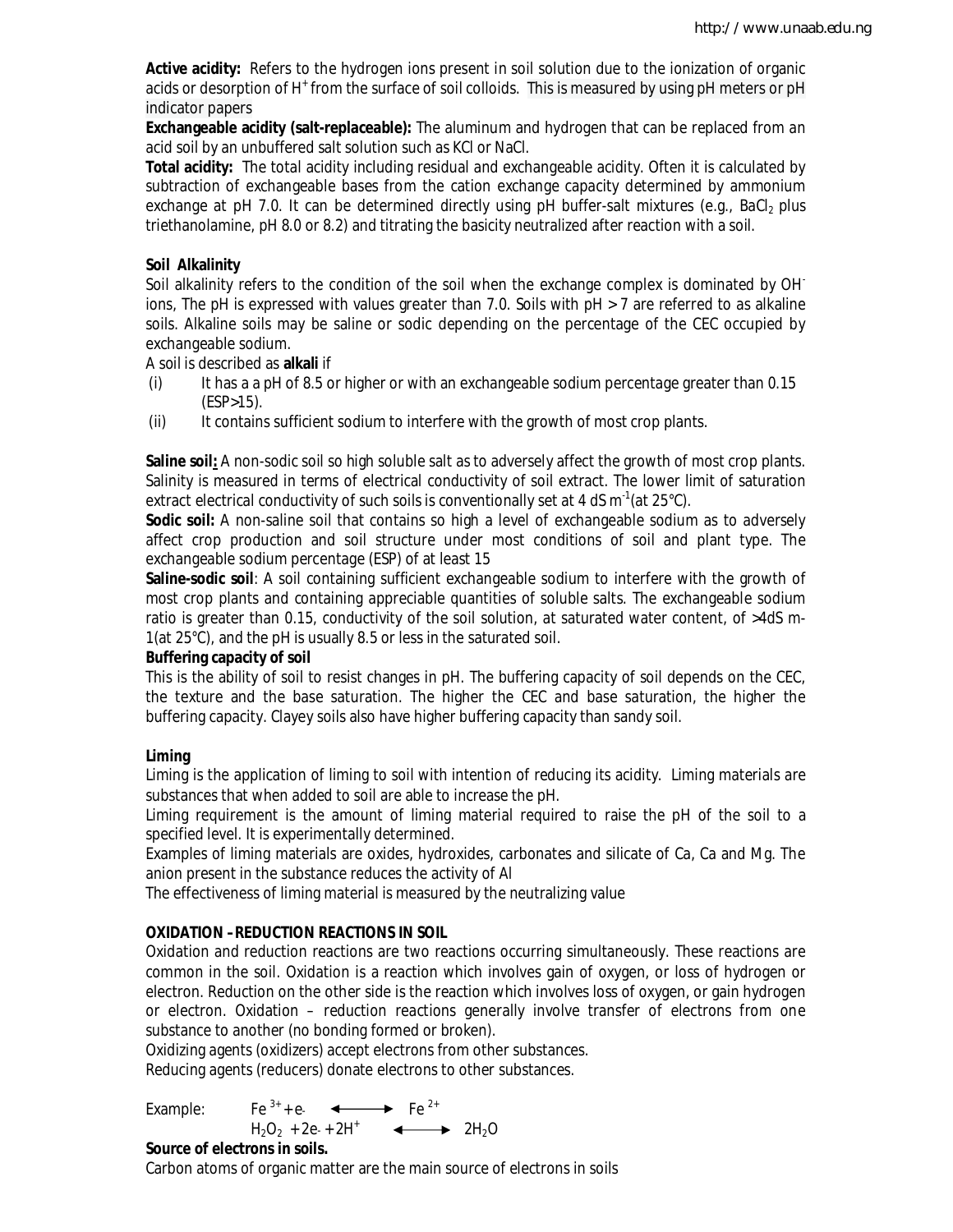Carbon has a wide range of oxidation states. For example in the reaction,

 $CH_4 + 2O_2$   $\longleftrightarrow$   $2H_2O + CO_2$ 

The oxidation state of carbon in CH<sub>4</sub> is  $+4$  while in CO<sub>2</sub> the oxidation number is  $-4$ . Thus in the reaction, 8e- are released

Other sources of electron in soil include nitrogen and sulfur atoms which can also exhibit several oxidation states. The availability of electrons usually controls the oxidation/reduction reactions and is expressed as redox potentials.

Soil microbes often serve as catalysis for the release of electrons from a substance.

## **Source of H+ (water).**

Water is the main source of proton in the soil.

 $H_2O \longleftrightarrow H^+ + OH$ 

## **Electron acceptors (oxidizers) in soils.**

Electron acceptors in soil include oxygen, Fe, Mn, sulphate and nitrate ions. Oxygen is the most common electron acceptor under aerobic condition.

 $O_2$  + 4e- + 4H+ = 2H<sub>2</sub>O

Fe and Mn accept electrons under anaerobic conditions (in the absence of oxygen). Their reactions include the following

> FeOOH + e- + 3H<sup>+</sup>  $\longleftrightarrow$  Fe<sup>2+</sup> + 2H<sub>2</sub>O  $Fe<sub>2</sub>O<sub>3</sub> + 2e<sup>2</sup> + 6H<sup>+</sup>$   $\longleftrightarrow$   $2Fe<sup>2+</sup> + 3H<sub>2</sub>O$  $MnO_2 + 2e^- + 4H^+$   $\longrightarrow$   $Mn^{2+} + 2H_2O$

(Common in soil where oxygen has been excluded such as in flooded soils.

In seasonally flooded soils (for example the fadama), minerals such as FeOOH and MnO<sub>2</sub> become more soluble and some  $Fe<sub>2+</sub>$  and  $Mn<sub>2+</sub>$  may be removed by leaching).

 $SO_4^2$  + 8e + 8H<sup>+</sup> S  $2 + 4H_2O$ 

(This reaction occurs in swampy areas with  $H_2S$  as the product leading to stinky odour)

 $NO<sub>3</sub> + 2e<sup>2</sup> + 2H<sup>+</sup>$   $NO<sub>2</sub> + H<sub>2</sub>O$  $N_2O + 2e^- + 2H^+$   $N_2 \uparrow + H_2O$ 

(Nitrite is more toxic than NO<sub>3</sub>., H2S) is more toxic than SO4<sup>2-</sup> and Fe<sup>2+</sup>, Mn<sup>2+</sup> can

cause phytotoxicity in rice paddy).

In the absence of any other electron acceptors H<sup>+</sup> (protons) can serve as

electron acceptor in the aqueous system.

 $H^*$  $\frac{1}{2}$  H<sub>2</sub>

## **Electrons donors (reducers) in soils.**

Dead and decaying organic materials and soil organic matter constitute the electron donors and soil organic matter. Organic matter and plant material denoted by the formula (CH2O)n for carbohydrate yield a half reaction of oxidation as follows

 $CH<sub>2</sub>O C<sup>4+</sup> + H<sub>2</sub>O + 4e- (1)$ 

And the other half-reaction would be

 $O<sub>2</sub> + 4e- 2O<sub>2</sub> (2)$ 

With oxygen acting as electron acceptor The overall reaction is:

 $CH_2O + O_2$   $\longleftrightarrow$   $CO_2 + H_2O + energy$ Inorganic electron donor in soil include ammonia, hydrogen sulphide and ferrous iron  $Fe^{2+} = Fe^{3+} + e^{-}$  $NH_3 = N^{3+} + 3H^+ + 6e$ In the reaction  $(NH_4^+ + 2H_2O = NO_2^- + 8H^+ + 6e)$  $H_2S = S^{6+} + 2H^+ + 8e$ In the reaction (H<sub>2</sub>S + 4H<sub>2</sub>O =  $SO_4^2$  + 10H<sup>+</sup> + 8e)

## **SOIL ORGANIC MATTER**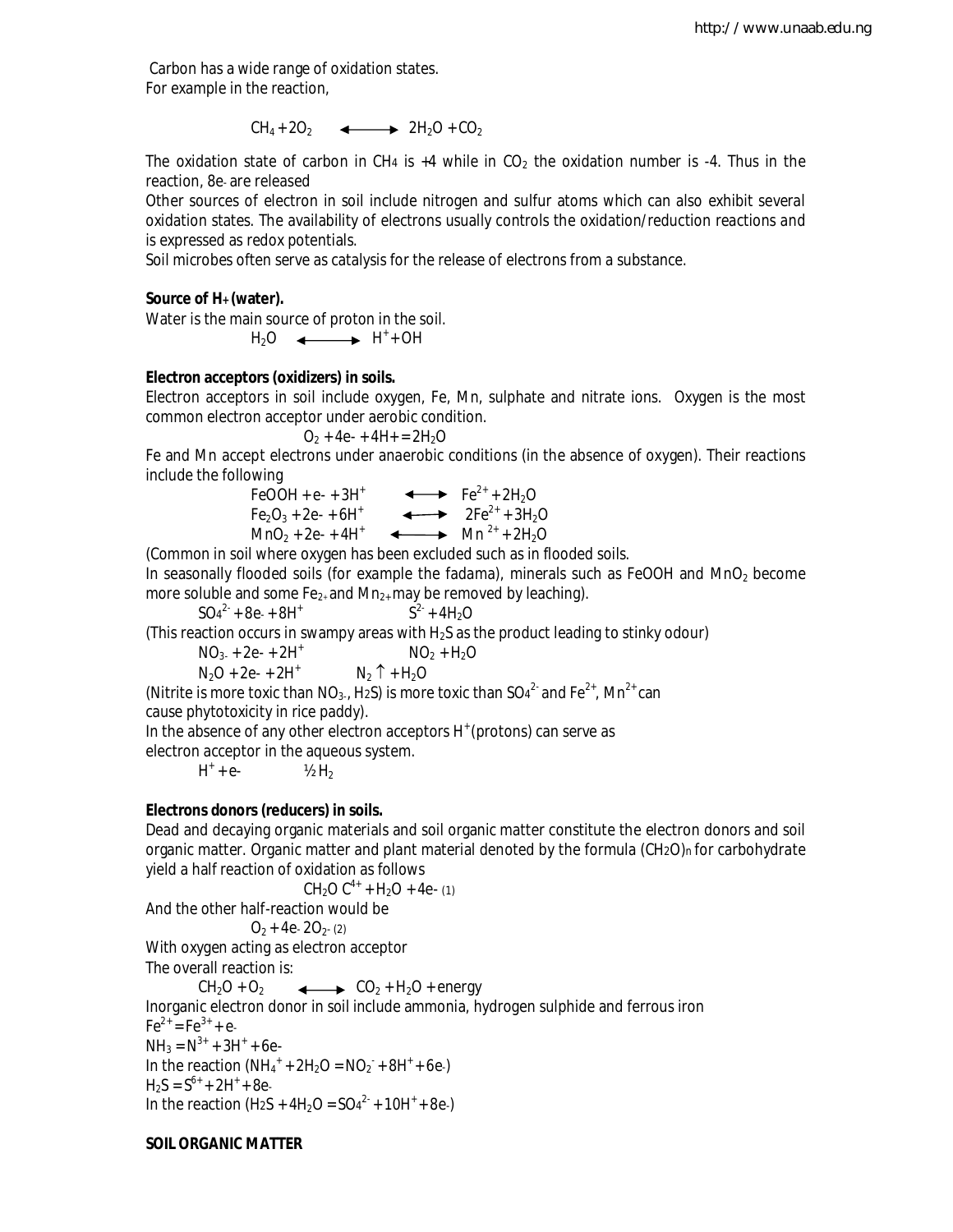Soil organic matter is the fraction of soil solid that is of plant and animal origin. It consists of plant and animal remains in various stages of decomposition and synthesis.

Soil organic matter is generally grouped into two – humic substances, and non-humic substances Soil organic matter can be fractionated, both physically and chemically. Physical fractionation is done by its particle sizes gives the particulate organic matter (light fraction of size greater than 50 microns), and the non-particulate organic matter  $(< 50 \mu m)$ . Particulate organic matter chemically consists of non-humic substances and still retains the original chemical structure of its precursor as well as the chemical compounds.

Humic substances are further divided, based on the molecular weight, solubility in mineral acid (HCl) or alkali (NaOH), into :

Fulvic acid – soluble in both acid and alkali, low molecular weight,

Humic acid – soluble in alkali but insoluble in acid, medium molecular weight

Humin – insoluble in both acid and alkali, high molecular weight

#### **Importance of soil organic matter**

Most tropical soils are highly weathered, highly leached, erodible and low in cation exchange capacity and nutrient reserve. Soil organic matter constitute largely less than 5 %, except in forest lands, but play significant roles in the productivity of tropical soils. The roles of soil organic matter include:

- $\sim$  Supply of plant nutrients N, P, S, micronutrients *etc* in balanced proportion
- Nutrient retention
- Soil pH buffer
- Binding agent for structural aggregation of the soil
- Water retention
- Immobiliztion of toxic elements, heavy metals, and pesticides

## **SOIL ORGANISMS**

The soil is a very complex medium where many chemical, biological, biochemical, geochemical, biogeochemical and physical processes take place.

The soil is also the medium where plants obtain most of their nutrients.

The soil has a vast population of living organisms including micro and macro flora, micro and micro fauna, insects etc.

The activities of some of these organisms are detrimental to plants, particularly the disease causing organisms.

The activities of most are however beneficial to crops particularly with regards to soil aggregation, nutrient cycling, biological nitrogen fixation, nutrient uptake, disease control/prevention and production of growth hormones.

These organisms interact with one another in the soil giving rise to diverse relationships/interactions such as symbiosis, parasitism, commensalism, protocooperation, neutralism, competition.

The soil microorganisms constitute the highest populations of soil organisms and because of their enzymatic capabilities, they are more important in soil processes than other soil organisms.

#### **Classification of Soil Microorganisms**

Soil microorganisms can be classified based on physiology or nutrition, mode of respiration and origin

**A. Physiological/Nutritional Classification:** Microorganisms need food as sources of energy to enable them carry out their activities, for growth and multiplication. Microorganisms differ in their nutrition requirements, whereas some organisms can use the same source of food as carbon and energy, others require different sources as carbon and energy.

On this basis microorganisms are divided into

**a. Autotrophs/Lithotrophs:** These are organisms that can use CO<sub>2</sub> as the sole source of carbon. Based on the source of energy they are further classified as;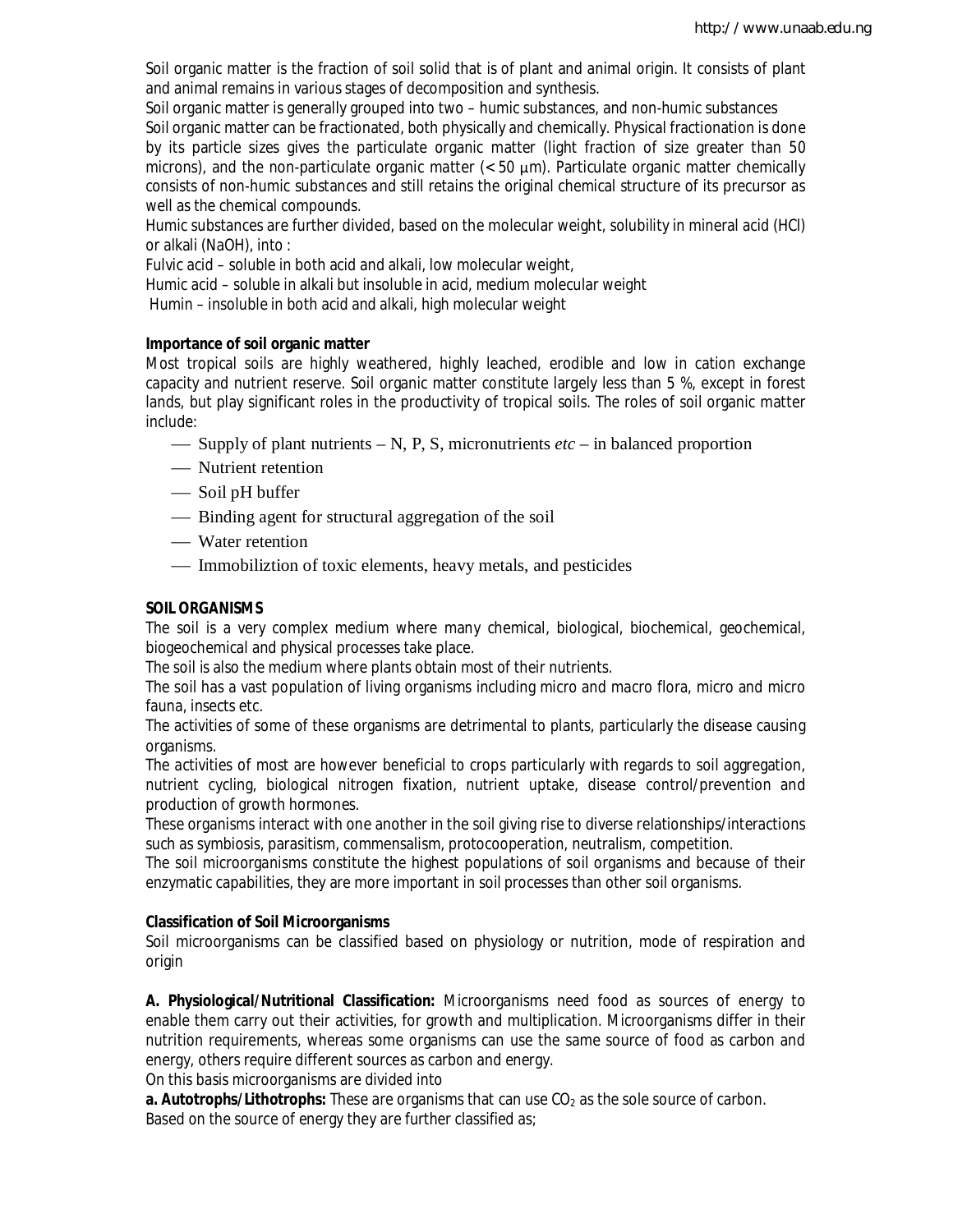**i. Photoautotrophs/Photolithotrophs**: These are organisms deriving their energy from sun through the process of photosynthesis. Such organisms contain a pigment known as chlorophyll which enable them convert CO2 to carbohydrate in the presence of sun energy eg Algae.

**ii. Chemoautotrophs/Chemolitotrophs**: These are organisms which derive their energy from carrying out biochemical oxidations. These organisms release energy from the reactions eg oxidation of NH<sub>4</sub><sup>+</sup> to NO<sub>2</sub><sup>-</sup> and NO<sub>2</sub><sup>-</sup> to NO<sub>3</sub><sup>-</sup>, oxidation of H<sub>2</sub> to H<sub>2</sub>O, Oxidation of S to H<sub>2</sub>S and H<sub>2</sub>SO<sub>3</sub><sup>-</sup>

NH<sup>4</sup> + + 1<sup>1</sup> /2O<sup>2</sup> --- NO<sup>2</sup> - + 2H<sup>+</sup> + H2O *Nitrosomonas sp*

NO<sup>2</sup> - + H2O --- NO<sup>3</sup> - +2H<sup>+</sup>*Nitrobacter sp*

**b. Heterotrophs:** These are organisms that organic compounds as their carbon and energy source. They derive both carbon and energy from the same source. Most of the microorganisms belong to this class, in addition to carbon other nutrients like N, K, P, Na, Mg, Ca, Fe, etc which they need are obtained from organic matter.

**B. Classification Based on Respiration:** Based on mode of respiration, soil microorganisms can be classified as aerobes, anaerobes and facultative anaerobes.

**Aerobes:** These organisms require free oxygen for their respiration they cannot survive in the absence of oxygen. Most bacteria, all fungi and actinomycetes fall into this class.

**Anaerobes:** These organisms can grow optimally only in the absence of molecular oxygen, this group incorporates many bacteria eg *Clostridium*.

**Facultative Anaerobes:** These organisms can survive either in the presence or absence of oxygen. Although they need oxygen, they do not necessarily need to have access to molecular oxygen. They can survive by extracting the required oxygen from an oxygen rich compound such as nitrates or sulfates, the compounds are reduced thus changing their availability to plants.

**C. Classification Based on Origin of Microorganisms:** Based on their origin bacteria are classified as; **Autochthonous or Indigenous microorganisms:** These are the original residents in the soil, their numbers are constant, they do not usually respond to additions of organic matter and they grow very slowly. They may have developmental stages used to endure in soil for a long period without being active metabolically.

**Allochthonous or Zymogenes or Invaders:** These miroorganisms develop under the influence of specific soil treatemts such as addition of organic matter, fertilization or aeration. They do not contribute significantly to soil processes.

**Transient Microorganisms:** These microorganisms are introduced into the soil intentionally eg Rhizobium sp, mycorrhizal fungal or unintentionally eg through diseased plants. They die rapidly or may survive in the soil for a period of time in the presence of host plant or animal

## **BACTERIA**

These are unicellular organisms without organelles or nucleus they are one of the simplest forms of life.

The size ranges from 1-5 microns. The shape vary from cocci (round shaped), to bacilli (rod shaped) and to spiral.

In terms of population they probably the most numerous microbes whose population range from a few hundreds to 3 billion per gram soil.

They are very versatile in their metabolic activities some can use simple inorganic materials as enery source while other are heterotrophic. Some bacteria need oxygen for their respiration others are anaerobic and some can adapt to presence or absence of oxygen.

## **Importance:**

- 1. Bacteria are very important in the general decomposition of organic matter in soil
- 2. They carry out specific functions important in nutrient cycling such as nitrification
- 3. A group of bacteria are important in in nitrogen fixation- conversion of atmospheric nitrogen to plant available forms.
- 4. Some soil bacteria cause diseases

**Growth Conditions:** Bacteria can survive under diverse environmental conditions.

Optimum pH condition for bacteria growth is slightly acidic to neutral, however some groups survive under highly acidic conditions and they are termed **acidophilic bacteria**.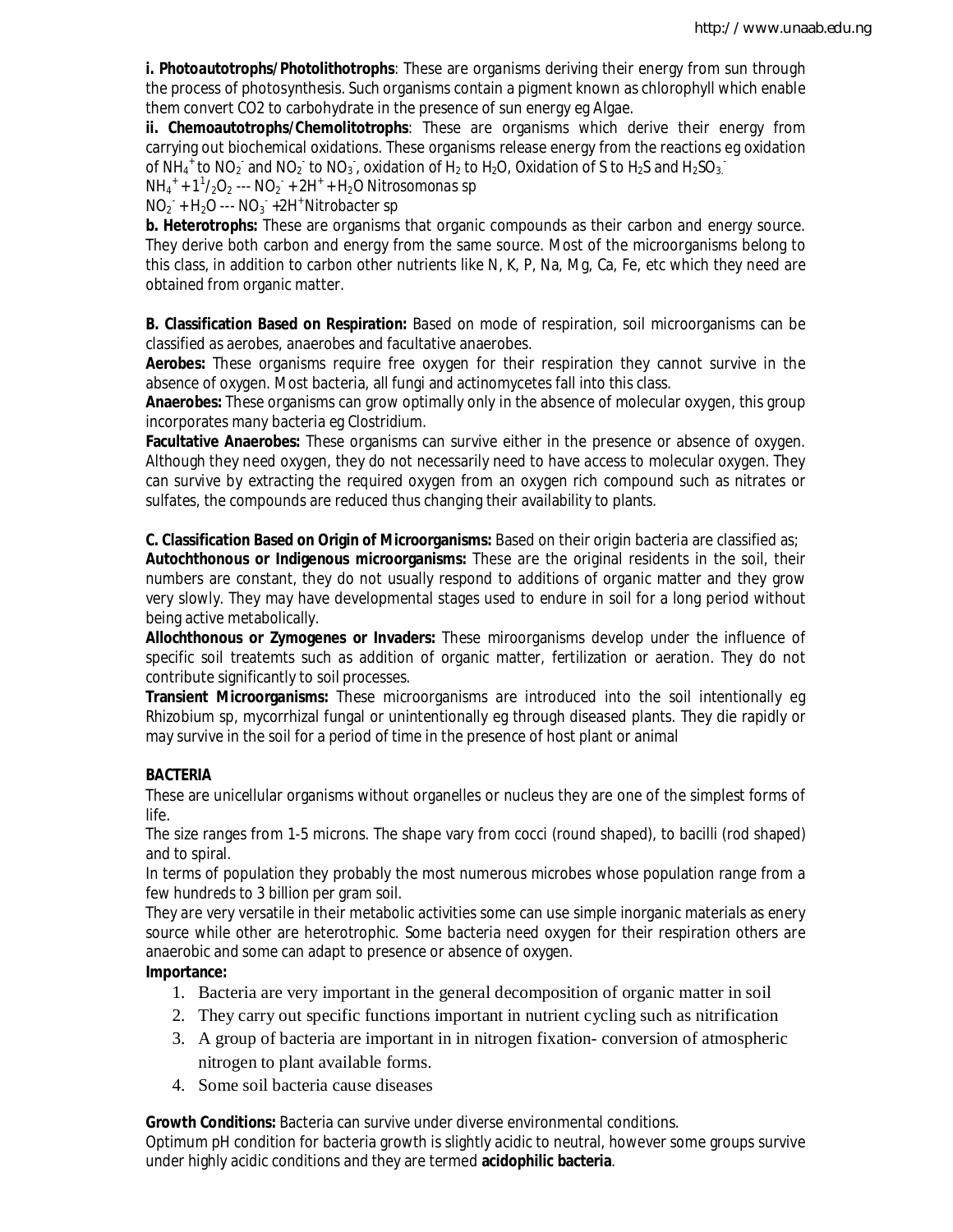The optimum temperature range for most bacteria is 25 to 35°C and these are termed mesophiles, however, some are able to tolerate extreme temperatures these are Psychrophiles (0 to 20°C) and **Thermophiles** (40 to 65°C).

## **FUNGI**

They have well developed organelles including nuclei, mitochondria, they are more developed than bacteria.

The most important characteristic of fungi is the possession of a filamentous body consisting of strands of hyphae. The mycelium can be sub-divided into cross-wall called septa, however there many non-septate fungi.

They about 5  $\mu$ m in diameter the population range between 0.1 – 1 million propagules per gram of soil

Almost all fungi are heterotrophic in nature and all are aerobic thus they do not occur in diverse environment as bacteria.

## **Importance:**

- 1. Fungi are important in decomposition of organic residues in soil
- 2. They are especially important in decomposing woody material which many bacteria cannot decompose.
- 3. They are important in processes leading to humus formation
- 4. They play important roles in the formation of stable aggregates
- 5. Some soil fungi cause plant and animal diseases
- 6. Some fungi form symbiotic association with roots of higher plants.

## **ACTINOMYCETES**

Structurally, these organisms lie between bacteria and fungi, they bear similarity to bacteria in terms of cell size and structure characteristic and they are filamentous organisms like fungi.

They are the next populous in soil after bacteria, the number ranging from 10 $^5$ - 4x10 $^6$  cell/g of soil The organisms prefer moist and well aerated soil. They are sensitive to acidic condition, optimum pH ranging from  $6 - 7.5$ 

## **Importance**

- 1. They are important in decomposition of organic matter, especially cellulose, chitin and phospholipids
- 2. Some actinomycetes produce antibiotics eg *Streptomyces sp*
- 3. Some actinimycetes cause plant diseases eg potato scab disease.

## **ALGAE**

These are sub-divided into twogroups:

- 1. Green algae (True algae)
- 2. Blue-green algae (Cyanobacteria)

Morpologically, the true algae have nucleus, cell wall compose mainly of cellulose and chloroplast distributed within the various organelles.

The blue-green algae do not possess nucleus, cell wall compose of a substance call muramic acid. They have a blue pigment called Phycocyanin distributed throughout the cytoplasm.

Nutritionally, algae are autophototrophic.

## **Importance**

- 1. Some algae are capable of nitrogen fixation, these can be especially important in some ecological condition eg rice paddies.
- 2. They form symbiotic associations with fungus (lichens) and fresh water fern (azolla). Lichens are important in early stages of pedogenesis while azollas are important in fertility management of rice paddies

## **NEMATODES**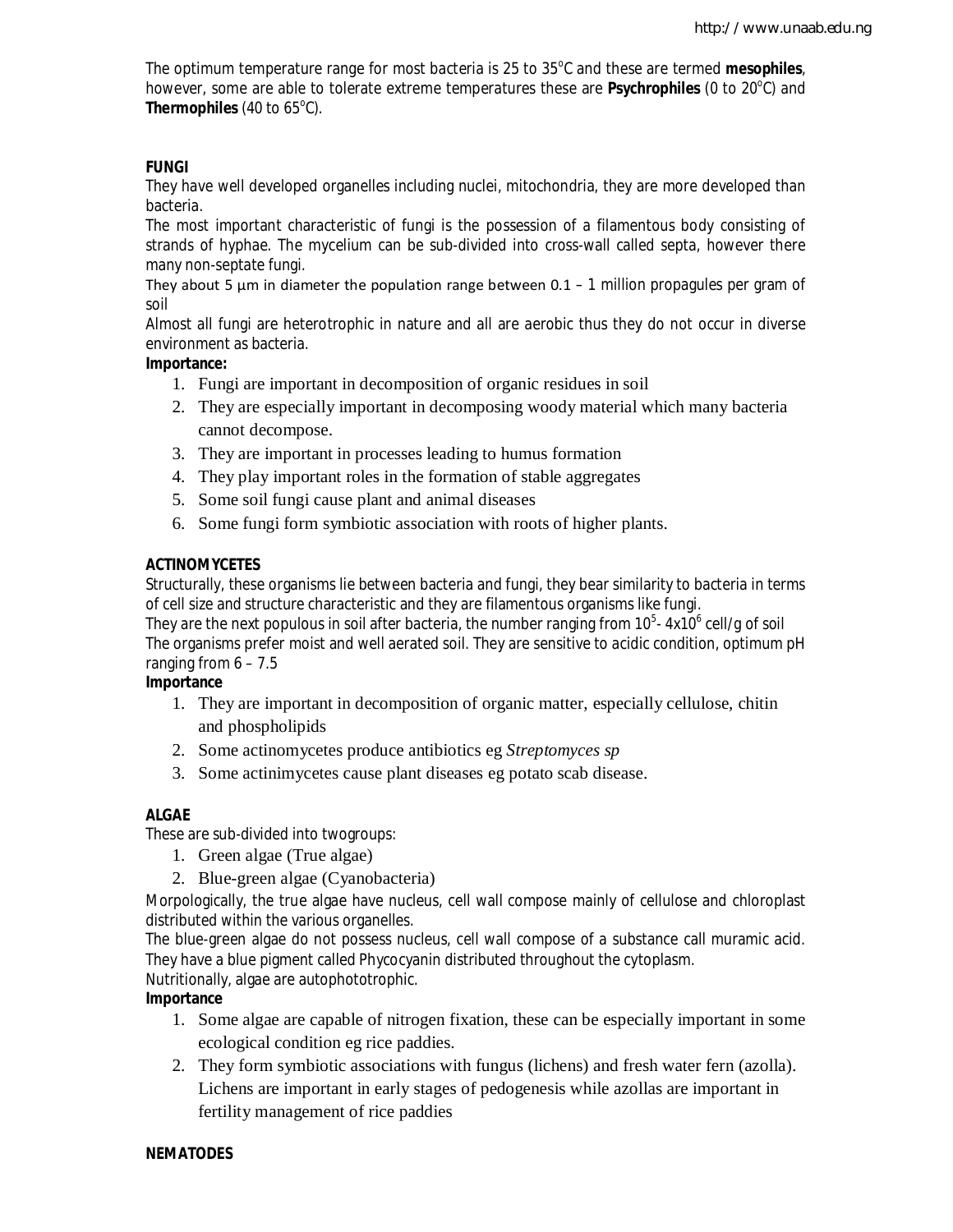These are of microscopic size they are like worms round and spindle-like in shape.

The importance of nematodes in soil is not all that related to soil fertility but that some are pathogenic to some agricultural crops. They usually infect the roots of such plants thereby interfering with normal physiology and obstructing water and nutrient uptake. The plants infected are mostly horticultural crops like tomatoes, carrots, ornamental and fruit trees.

#### **EARTHWORMS**

These are the first known larger animals in the soil. They thrive best in moist soil with abundant supply of organic matter.

They are very important in the fertility of the soil because they aid in humus formation by in jesting some organic debris and later egesting same as worm cast. The worm cast usually contains high amounts of organic matter, N, Ca, Mg and P.

Earthworm help in the process of soil formation by building new top soil every year. Study has shown that earthworms contribute about 2 cm thick layer of soil every ten years.

Earthworm is also important because of the burrowing activities the channels they leave behind are very effective in surface drainage and aeration.

Earthworm also helps to improve soil water infiltration thereby preventing erosion.

#### **TERMITES**

The presence of termites is one of the characteristics of most tropical soils. Termites exhibit very great diversity in their feeding habits; some feed on organic residues, some on wood and some cultivate fungi in their nest.

There are different forms of termite nests, some build huge nests about 3 meters in height and 12 meters in diameter.

The population of nests per hectare can be very high, in some cases they can make up to 20 % of the landscape and as many as 3,000 per hectare especially during rainy season.

Importance: This is under physical, chemical and pedological aspects of the soil. Physical Effects:

- 1. They carry only finer particles, thereby leading to increase in the finer structure of the soil.
- 2. The mound materials are more stable and better aggregated than the surrounding soil thus affecting the structure of the soil.
- 3. Because of the numerous underground channels they create, the bulk density of the soil is reduced.
- 4. Also because the mound contains finer particles like clay and high organic matter, the water holding capacity is increased.

Chemical Effects:

- 1. The soil pH is higher in the mound material because of accumulation of CaCO3.
- 2. Organic matter is higher than in adjacent soil.
- 3. The termite mound contain higher amount of Mg, P, Ca and K, thus important in soil fertility.

Pedological Effect:

- 1. The activities of termites in bringing finer particles from the sub-soil to the surface contribute to formation of gravel and soil free horizon.
- 2. Up to 560 kg per hectare per year of soil materials can be turned over through the activities of termites, thus helping in soil formation.
- 3. It has been shown that activities of termites lead to the formation of 3 cm thick of soil every 100 years.

#### **MICROBIOLOGY OF THE RHIZOSPHERE**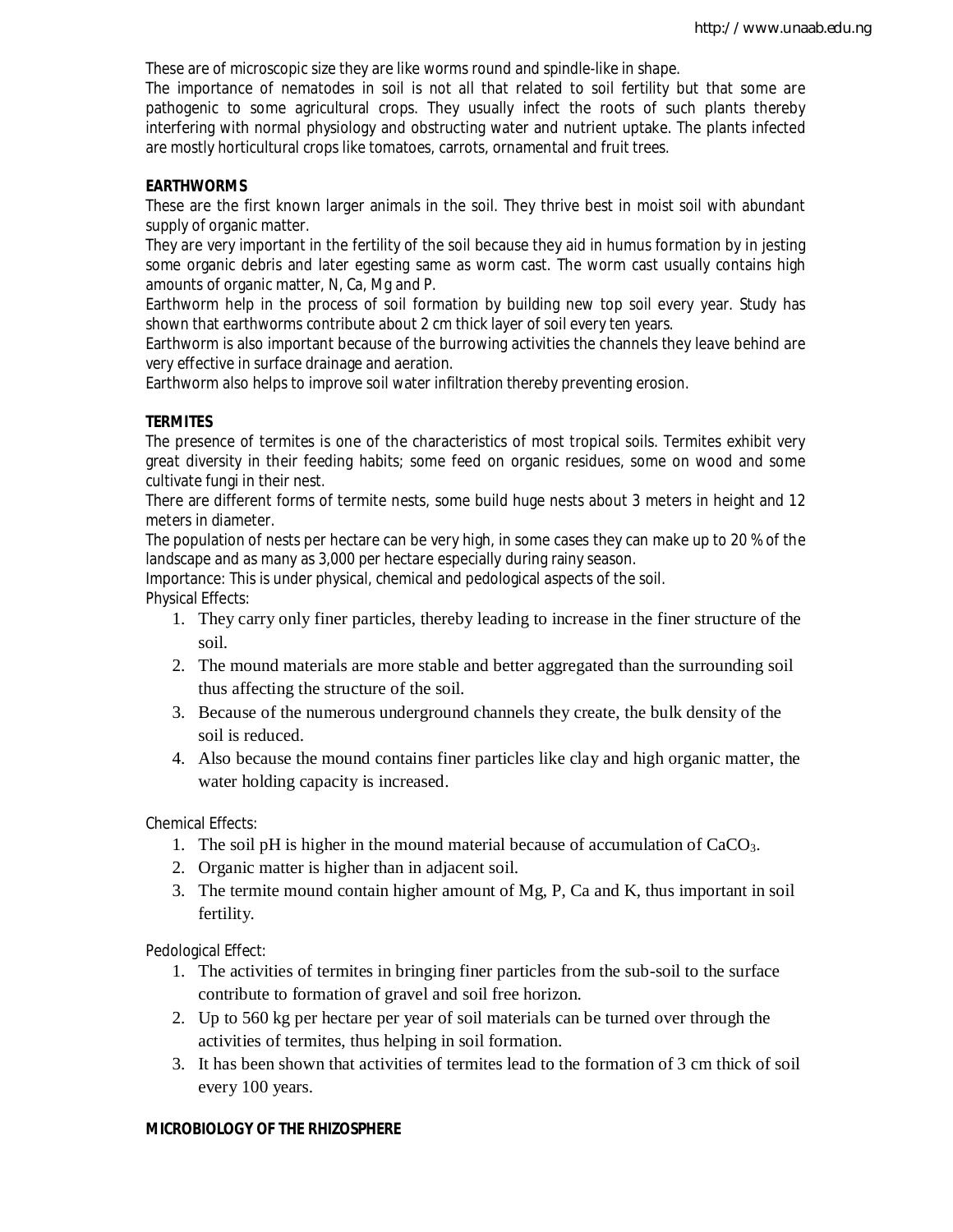The microbial population is altered both quantitatively and qualitatively by the presence of plant roots. The microorganisms that respond to the presence of root is distinctly different from other soil community, the plant creates a habitat for organisms. In turn the plant is highly affected by the populations it stimulated since the root zone is the site from which inorganic nutrients are obtained and through which pathogens must penetrate. Consequently, interaction between the macro and microorganism in this region has considerable effect on crop production and soil fertility.

**Rhizosphere**: The rhizosphere is not a well define or uniform part of the soil, instead it represents a poorly defined zone with a microbiological gradient in which the maximal effect of root and microorganism is in the soil nearest to the root. Outer-rhizosphere and inner-rhizosphere had been used to define zones of influence. The inner-rhizosphere is the root surface and its adhering soil and can be refered to as **rhizosplane**. While the outer rhizosphere beyond this zone but still under the influence of the plant root is referred to as **rhizosphere**. The rhizosphere is a region of highly favourable habitat for the proliferation and metabolism of numerous microbial types. A vast microbial community occurs near and on the surface of roots and root hairs. Bacteria are found to be localized in colonies and chains of individual cell, Fungi and actinomycetes are observed but not as frequently as bacteria. The **rhizosphere effect** is measured quantitatively by the **R/S ratio**. This is defined as the ratio of microbial numbers per unit weight of rhizosphere soil R, to the number in a unit weight of adjacent non-rhizosphere soil. The rhizosphere effect is usually greater for bacteria than other soil microorganisms.

**Influence of Plant on Microorganism:** The microbial population is affected in many ways by the growing plant, and microbial reactions important to fertility are more rapid in the root environment.

- 1. The most important contribution to the rhizosphere microorganisms is provision of excretion products and sloughed-off tissue to serve as a source of energy, carbon, nitrogen, and growth factors.
- 2. Plants assimilate inorganic nutrient within the rhizosphere and therefore lower the concentration available for microbial development
- 3. Microorganisms are affected by root respiration which alters the pH or the availability of certain inorganic nutrients by the evolution of carbon dioxide.
- 4. Root penetration improves soil structure and brings about aeration for microbial development.
- 5. In the presence of nitrates denitrification may result in the root region thus increasing release of nitrous oxide and nitrogen gas.
- 6. The presence of certain plants, reduce the population of nitrifying microorganisms.
- 7. The cellulolytic organisms increase in number in response to availability of large quantity of cellulosic tissues in the sloughed-off plant materials and the product of their metabolism provide carbonaceous substrates for other organisms.
- 8. Some root excretions aid the germination of the resting structures of several fungi by providing them with sources of energy. This stimulus to germination is particularly important to plant pathogens that are not vigorous competitors and remain in the resting stage because of nutrient shortage or fungistasis.
- 9. Roots may liberate antimicrobial agents, in some instances these are antifungal substances. The production of high quantity of carbon dioxide may inhibit germination or affect fungi in other ways.

**Influence of Microorganisms:** The microorganisms in the rhizosphere may have either favourable or detrimental influence on plant development. Since the microflora is so intimately related to the root system any beneficial or toxic substances produced can cause an immediate and profound response.

1. Microorganisms may favour the growth of higher plant by affecting the availability of various nutrient elements essential for plant growth, most especially carbon, nitrogen and phosphorus.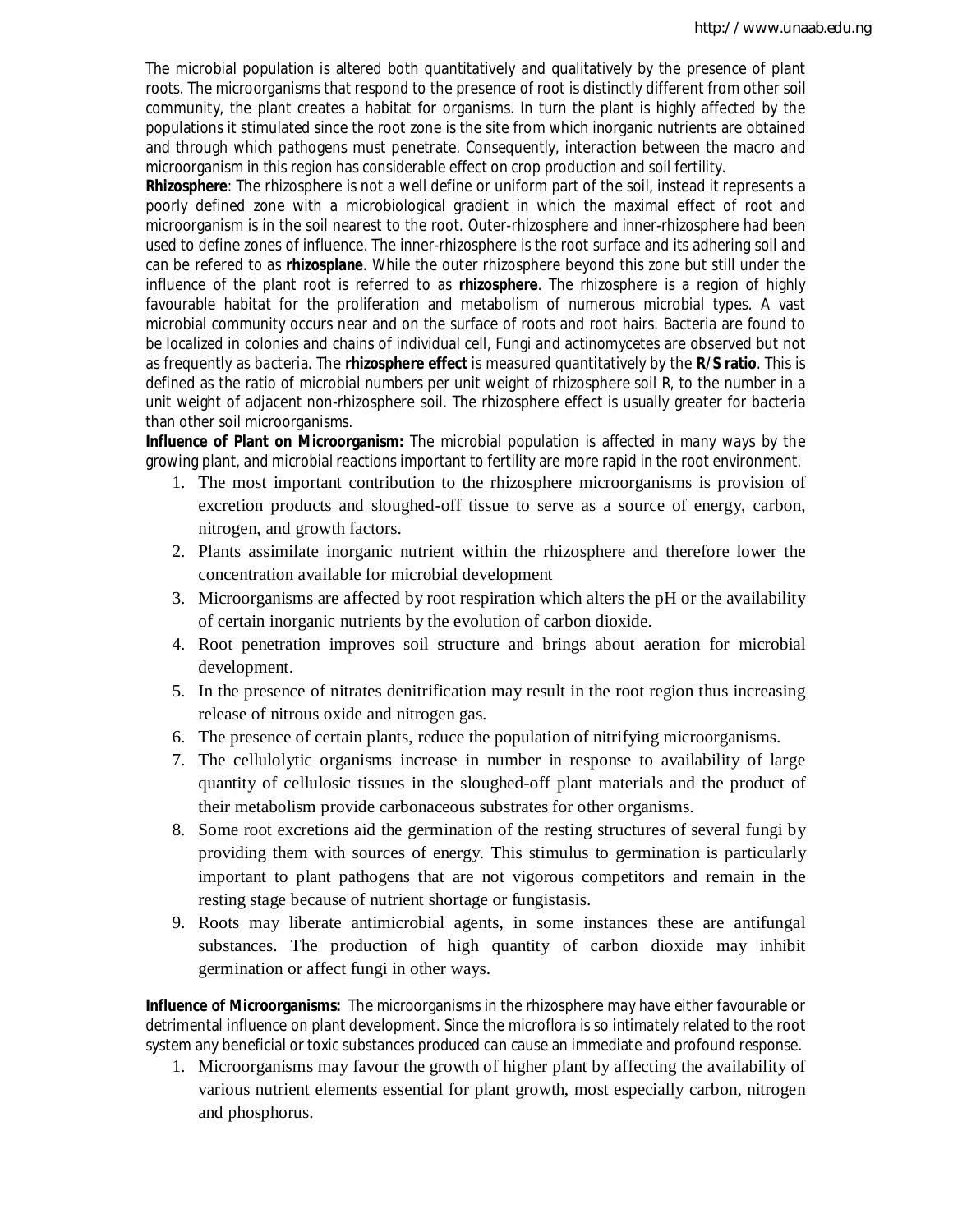- 2. The production of  $CO<sub>2</sub>$  in the rhizosphere and the formation of organic or inorganic acids aid in the solubilization of inorganic plant nutrients. This is particularly so with insoluble phosphate containing compounds.
- 3. At the same time, the vast population of microorganisms demands some anions and cations for their own development leading to immobilization of N and P.
- 4. Aerobic bacteria remove  $O_2$  from the environment and add  $CO_2$  and either of these processes may reduce root elongation and development or diminish the rate of nutrient and water uptake.
- 5. Microorganisms may favour plant growth through the production of specific growth stimulating or growth regulating substances such as auxins and phyto hormones eg indole acetic acid, gibberelins and cytokinnins.
- 6. Some microorganisms are parasitic to plants or produce certain toxic substances which are injurious to plants.
- 7. Antibiotics may be produced in the rhizosphere and this may affect the growth of root pathogens and even the development of diseases in the above tissues if translocated to stem and intravascular system. Antibiotics are also known to affect the physiology of plant.
- 8. Some groups of microorganisms form symbiotic relationship with higher plant, eg certain fungi form mycorrhizal association with higher plants and the numbers of free living nitrogen fixing organisms are quite high on the root surface.

#### **MYCORRHIZA**

This is the symbiotic association between fungi and root of higher plants, the association is beneficial to most organisms. Mycorrhizas are classified into several groups.

**Ectomycorrhiza:** This association consists of septate fungal cells infecting roots of trees and shrubs. The fungi form compact mantle or sheath over the root surface and penetrate between the cells of the root cortex to form a complex intercellular system called the Hartig net. The ectomycorrhizal fungi produce auxins responsible for some morphological differences between mycorrhizal and nonmycorrhizal roots. Many fungi from classes Basiodiomycetes, Ascomycetes, Zygomycetes and Mushrooms form ectomycorrhiza. It is usually difficult and sometimes impossible to plant seedlings of trees in grassland soils or other new areas, particularly in forest establishment without introduction of the fungi partner.

**Ectendomycorrhiza:** This is similar to ectomycorrhiza except that the external mantle of fungi sheath may be much reduced or absent, the Hartig net is well developed and the hyphae also penetrate the host cells.

**Ericaceous mycorrhizas:** These include the mycorrhizas associated with Arbutus, Ericales and Monotropaceae.

**Arbutoid mycorrhizas** are formed as mantle which serve as storage organ, when Hartig net is present it penetrates the outer layer of the cortical cells. The septate hyphae form intracellular coils that eventually disintegrate within the cell.

**Ericoid mycorrhiza** occurs between the ericaceous plants and a fungus called *Pezizella*. The fungus forms multiple coils within the cells and up to 42 % of the root cells can be occupied by the fungal hyphae.

**Monotropoid Mycorrhiza:** A member of the Basidiomycetes called *Boletus* infects both the monotropa and the roots of neighboring trees. The seed of monotropa is very small it will initiate germination but will not develop further until infected with *Boletus*. Phosphate and glucose can be translocated by the fungi over a distance of 1 to 2 m to the tissue of monotropa.

**Orchidoid mycorrhizas:** Orchid seedlings are very small and the seedlings pass through a seedling stage during which they are unable to photosynthesize. Since the seeds are too small to contain reasonable reserves, a germinating embryo does not develop further unless it receives an outside supply of carbohydrates or is infected by a compatible mycorrhizal fungus. The infection in orchids spreads from cell to cell, with hyphae coils taking up a large portion of the volume of infected cells.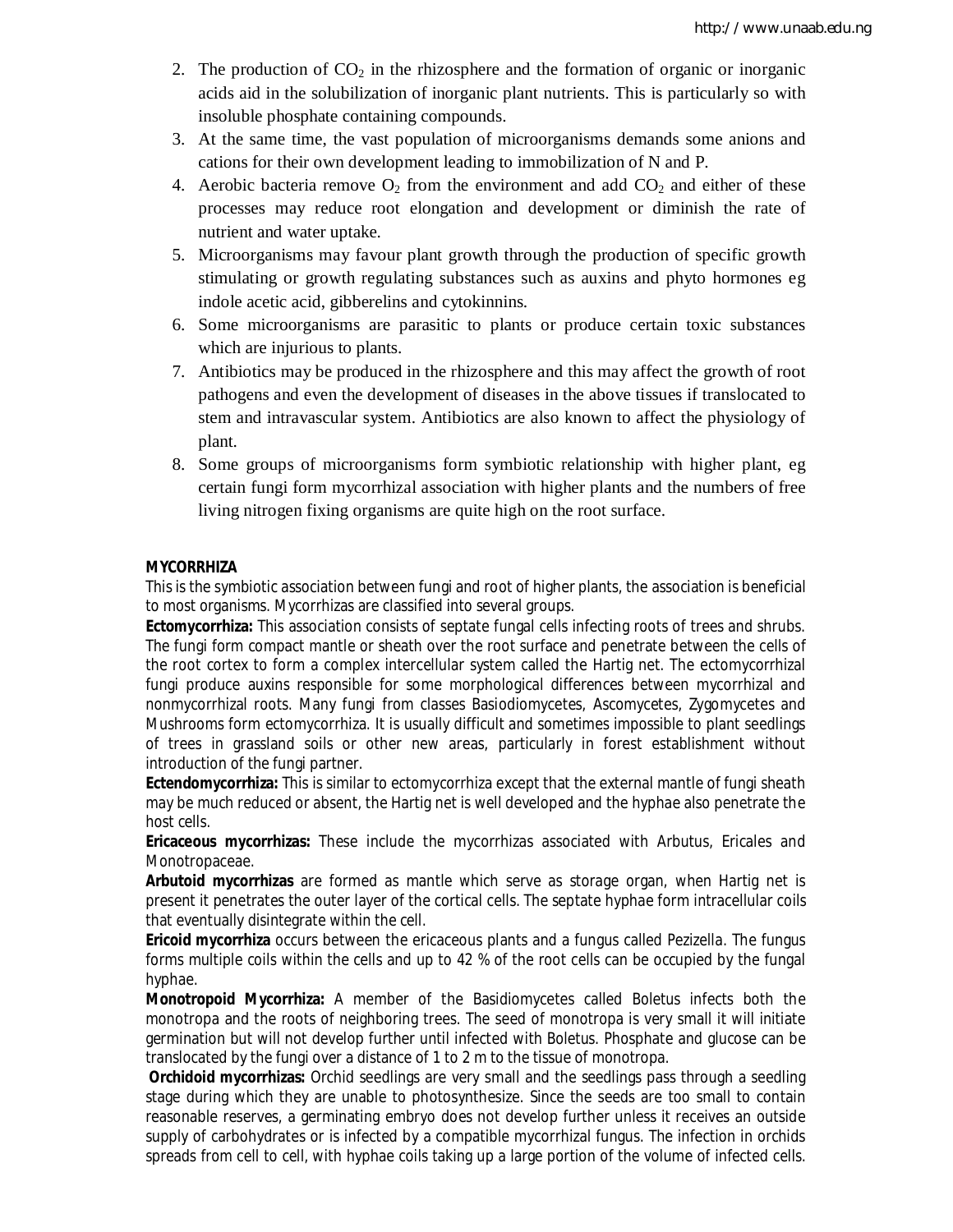The intracellular hyphae have a limited live and degeneration can occur as early as 30 to 40 hours after initiation of infection and is usually complete within 11 days. Fungi genera involve include *Rhizoctonia, Marasmius, Armillaria* and Fomes. Parasitism of host plant can occur as in monotropoid mycorrhizas. However unlike monotropoid mycorrhizas, a Hartig net, well developed fungal sheath and specialized haustoria are absent.

**Arbuscular mycorrhizal fungi (AMF):** These are the most common forms of mycorrhizas it involves fungi classified as Zygomycetes. The aseptate hyphae infect the root cells of nearly all cultivated plants, forest trees, shrubs and herbaceous species. No visible structural change is observed on the root except on onion where a sight yellowing of the root is observed. Internal vesicles constituted by fungal hyphae expansion filled with lipids are used for storage. There is another internal structure in the root cortex called arbuscule, this consist of finely branched hyphae and persist within the plant cell for 4 to 10 days. After which they are digested by the plant cell and new ones are formed in other cells. Nutrient transfer occurs between the finely branched fungal mycelium and plant cell membranes. Some fungi hyphae and resting spores extend externally in the soil. Five major genera of the family Endogonaceae form AMF, these are; *Glomus, Gigaspora, Acaulospora, Sclerocystis* and *Scutellospora*. They are distinguished by the morphology of their resting spore.

#### **FUNCTIONS OF MYCORRHIZAS**

- 1. The major contribution of the fungus is in nutrient uptake and translocation, especially of phosphorus and sometimes nitrogen.
- 2. Mycorrhizal plants have the capacity to withstand or tolerate drought better than nonmycorrhizal plants.
- 3. The plants are protected from pathogens, nematodes and heavy metal concentrations in the rooting zone.
- 4. The fungi partners obtain carbon from the plant.
- 5. Mycorrhizal fungi have aggregating effect especially on coarse soil.
- 6. The production of phyto-hormones such as cytokinins may have positive effect on plant growth.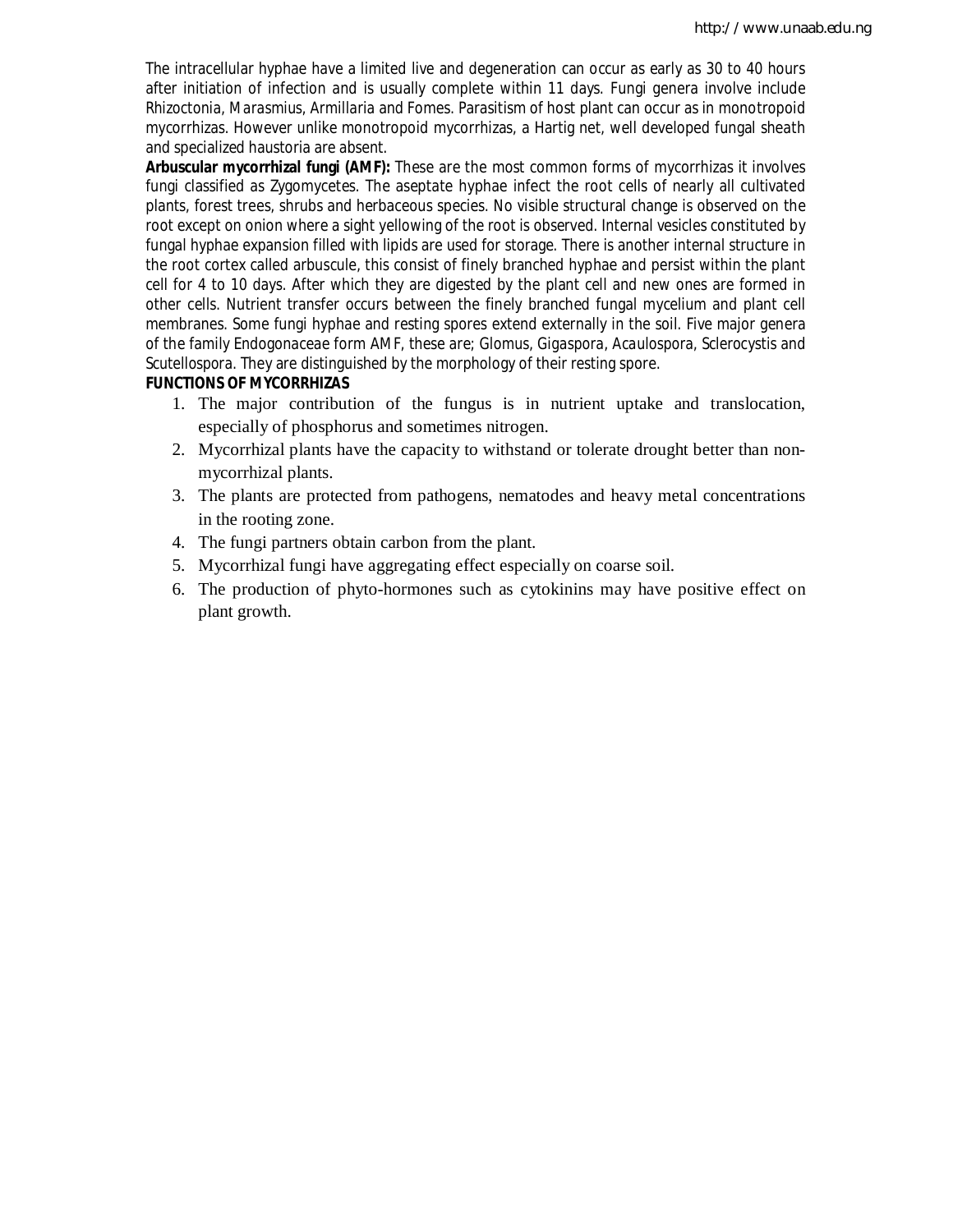#### **BIOLOGICAL NITROGEN FIXATION**

Nitrogen fixation is the conversion of atmospheric nitrogen to plant available nitrogen. It can be brought about by electrical discharge (lightning) or other ionizing phenomena of the upper atmosphere (Haber process). The fixed nitrogen is added to the soil as a component of precipitation.

#### 200 atms

 $N_2$  + 3H<sub>2</sub> -------------------------- 2NH<sub>3</sub>-------- NH<sub>4</sub>OH

450°C, Catalyst

Most of the nitrogen fixed into the soil is however accomplished by biological nitrogen fixation. There are two types of biological nitrogen fixation; Symbiotic nitrogen fixation and Non symbiotic nitrogen fixation.

#### **Non Symbiotic nitrogen fixation**

This biological nitrogen fixation is carried out by organisms which live freely in soil as represented by two groups of microorganisms; bacteria and blue-green algae (cyanobacteria).

Bacteria genera involve in nitrogen fixation could be aerobes, facultative anaerobes and anaerobes Examples of aerobic bacteria include, species of *Azotobacter* and *Beijerickia*

Examples of facultative anaerobe include species of *Bacillus.*

Examples of anaerobe include species of *Clostridium*

For the blue-green algae, the examples include species of Nostoc, Plectonema and Anabaena.

These nitrogen fixers add between 0.2 and 5 kg N/ha/annum, whereas most crop plants require 50 – 200 kg N. This process is therefore thought to be of little significance agronomically. However, the process is of value in rice paddies where blue - green algae, which depend on photosynthesis freely, fix nitrogen. The process is highly influenced by the population of nitrogen fixers in the soil and this in turn is dependent on soil pH.

#### **Symbiotic nitrogen fixation**

- This is the production of plant available N from atmospheric nitrogen by organisms that live in association with plant roots. These bacteria reside in the roots of legumes causing swellings known as nodules in legume roots. They derive their food and nutrients from the legumes and in turn supply the legumes with nitrogen fixed from the atmosphere. This symbiotic relationship is most common between legumes and *Rhizobium* species. Examples of legumes include trees such as *Acasia, Mimosa and Cassia,* shrubs such as *Ceasalpina* and *Indigofera* as well as crops such as cowpea, soybean, groundnut, pigeon pea, etc. The Rhizobium species are host specific and when the right species are not present in the soil, where the legume is grown, nodulation may not occur and even when some nodules are formed nitrogen fixation may not occur at all or at significant level. Therefore, under certain conditions Rhizobium inoculation is recommended.
- Grain legumes are capable of fixing about 150 kg N/ha/annum, an amount that meets the nitrogen requirement of many crop plants.

#### **Mechanism of nitrogen fixation**

- The central reaction according to which biological nitrogen fixation proceeds and the enzyme responsible for the reaction are the same in all organisms (Symbiotic and non-symbiotic).  $N_2$  + 6e<sup>-</sup> + 8H<sup>+</sup> + 12ATP ---------- 2NH<sub>4</sub> +12ADP + 12pi
- A molecule of nitrogen gas reduced to ammonia requires energy to proceed. It is estimated that 12 moles of ATP are required for 1 molecule of  $N<sub>2</sub>$ , which is reduced to 2 molecules of ammonium.
- The enzyme responsible for nitrogen fixation is called **Nitrogenase**. It consists of two proteins (i) Iron protein also called Azoferredoxin or Component II or Azofer (ii) Molybdenum iron protein also called molybdo-ferredoxin or Component I or Azofermo. The individual component does not catalyse any reaction only the combined system of both proteins is regarded as an enzyme.
- Both of the nitrogenase proteins are Iron-sulphur components. The iron protein is the smaller of the two with molecular weight ranging from 50,000 – 70,000. It is rapidly but reversibly inactivated by oxygen. The molecular weight of molybdenum iron protein range from 100,000 – 300,000 and also reversibly inactivated by oxygen

**Factors influencing nitrogen fixation Biological factors**